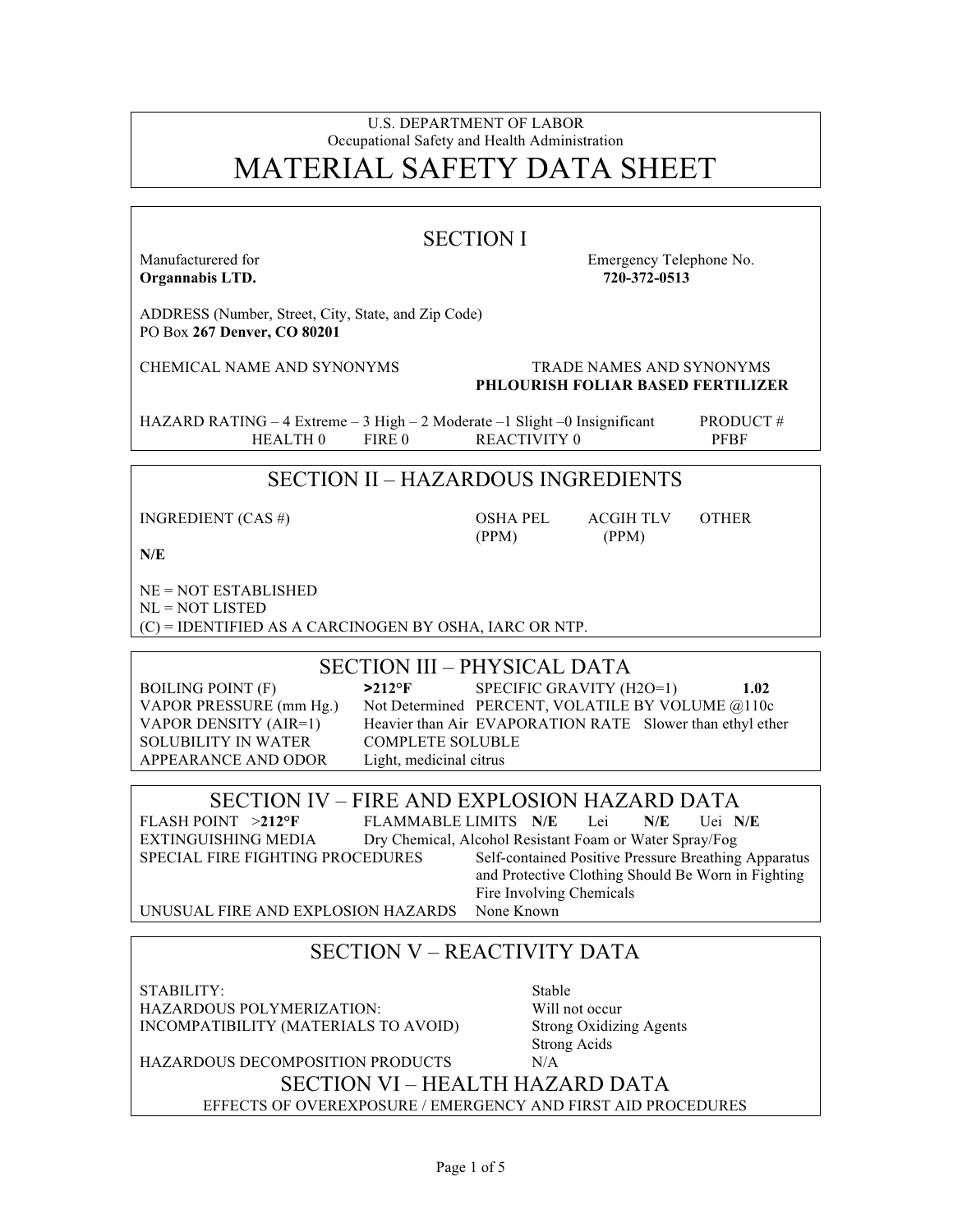EYES: Contact with eyes is irritating. Flush eyes immediately with plenty of water for at least 15 minutes. SKIN: Prolonged or repeated contact with skin may cause irritation. Wash skin off with water. Remove clothing and clean before reuse. INHALATION: Mist caused by manufacturing operations irritates nasal passages. If vapors or mist causes irritation or distress, go to fresh air. INGESTION: If swallowed consult a physician. CHRONIC EFFECTS AND MEDICAL CONDITIONS AGGRAVATED BY OVEREXPOSURE: Chronic effects and medical conditions aggravated by overexposure to this product have not been established. Unnecessary exposure to this product or any chemical should be avoided. If any symptoms persist, consult a physician.

CARCINOGEN: OSHA, NTP, ACGIH, OR THE IARC DOES NOT CONSIDER THIS PRODUCT A **CARCINOGEN** 

#### SECTION VII – SPILLS, LEAKS, AND DISPOSAL, PROCEDURES

Contain all spills and leaks. Scrape up and dispose of in an approved location and wash area with water. Dispose of in accordance with all local, state, and federal regulations.

#### SECTION VIII – PROTECTIVE MEASURES

EYE PROTECTION: Goggles PROTECTIVE GLOVES: Rubber VENTILATION: Use ventilation adequate to keep hazardous ingredients below TLV (See Section II) OTHER: Wear chemical resistant footwear and protective clothing to prevent over exposure.

# SECTION IX – SPECIAL PRECAUTIONS

STORAGE AND HANDLING

Store in cool, dry well ventilated area. Avoid open flames, fire and sparks. Other Precautions: If ingested, contact a Physician.

THE INFORMATION IN THIS MSDS WAS OBTAINED FROM CURRENT AND RELIABLE SOURCES. HOWEVER, THE DATA IS PROVIDED WITHOUT ANY WARRANTY EXPRESSED OR IMPLIED REGARDING ITS CORRECTNESS OR ACCURACY. SINCE CONDITIONS FOR IMPLIED REGARDING ITS CORRECTNESS OR ACCURACY. STORAGE, HANDLING, USE AND DISPOSAL ARE BEYOND THE MANUFACTURER'S CONTROL, IT IS THE RESPONSIBILITY OF THE USER BOTH TO DETERMINE SAFE CONDITIONS FOR USE OF THIS PRODUCT AND TO ASSUME LIABILITY FOR LOSS, DAMAGE OR EXPENSE ARISING OUT OF THE IMPROPER USE OF THIS PRODUCT. IN ACCORDANCE WITH SECTION (I) FEDERAL REGISTER VOL. 48 No. 228 NOV.25, 1983, RULES AND REGULATIONS, THIS PRODUCT IS A PROPRIETARY BLEND AND A TRADE SECRET. A MORE COMPLETE DISCLOSURE WILL BE PROVIDED TO A PHYSICIAN IN THE EVENT OF A MEDICAL EMERGENCY.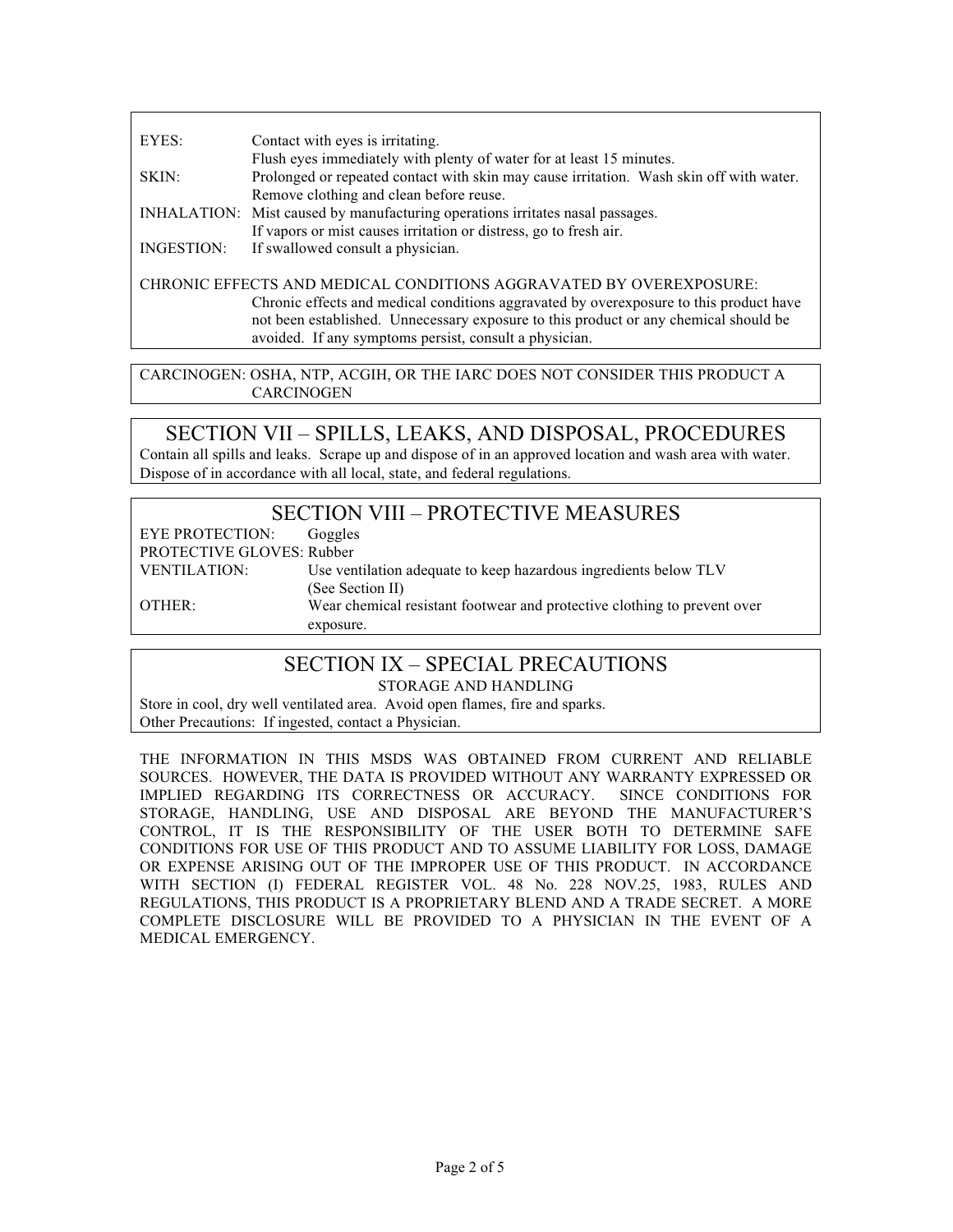# **SAFETY DATA SHEET**

**FINISHED PRODUCT**

#### **SECTION 1 - PRODUCT & COMPANY IDENTIFICATION**

PRODUCT NAME: **PHLOURISH FOLIAR BASED FERTILIZER** MSDS NUMBER: 1602203 COMPANY ADDRESS: Organnabis LTD PO BOX 267 Denver, CO 80201

|                             | PHONE #: 720-372-0513                                           |
|-----------------------------|-----------------------------------------------------------------|
| EMERGENCY #: $720-372-0513$ |                                                                 |
|                             | POISON CONTROL #: $800-222-1222$ (24 Hours)                     |
|                             | CHEMTREC #: 800-424-9300 (24 Hours, Transportation Emergencies) |

All written inquiries should be sent to: Organnabis LTD

### **SECTION 2 – HAZARDS IDENTIFICATION**

EXPOSURE EFFECTS: This product is safe for consumers when used according to the label directions. Like many consumer products, a small number of individuals may experience reactions such as redness, rash and/or swelling upon prolonged or repeated skin contact or eye contact.

HAZARD RATINGS: Health: 0, Fire: 0, Physical Hazards: 0 Ratings are based on a 0-4 scale, with 0 representing minimal and 4 representing significant hazards or risks.

## **SECTION 3 – COMPOSITION/INFORMATION ON INGREDIENTS**

Ingredients as defined by 29 CFR § 1910.1200:

The product(s) does not contain ingredients considered hazardous as defined by OSHA, 29CFR 1910.1200 and or WHMIS

| MЕ<br>ΑI<br>N A<br>MI 10 | <b>NUMBER</b><br>$\Lambda$ | $\rightarrow$ $\rightarrow$ $\rightarrow$ $\rightarrow$<br>$\frac{0}{2}$<br>NI<br>хH<br>نلال |
|--------------------------|----------------------------|----------------------------------------------------------------------------------------------|
| Not<br>Established       |                            |                                                                                              |

#### **SECTION 4 – FIRST AID MEASURES**

| EYE CONTACT:         | Rinse thoroughly with water for 15 minutes. Consult physician.         |
|----------------------|------------------------------------------------------------------------|
| <b>SKIN CONTACT:</b> | Rinse with water. Remove and wash contaminated clothing.               |
| INGESTION:           | Do not induce vomiting. Rinse mouth out with water. Consult physician. |
| INHALATION:          | Move individual to fresh air. Give oxygen if having trouble breathing. |
| NOTE:                | If symptoms persist, seek medical attention.                           |

#### **SECTION 5 – FIRE FIGHTING MEASURES**

| HAZARD CLASSIFICATION:                | Not Flammable                                             |
|---------------------------------------|-----------------------------------------------------------|
| FLASHPOINT:                           | Not Established                                           |
| EXTINGUISHING MEDIA:                  | Water mist, carbon dioxide, foams or dry chemicals        |
| SPECIAL FIREFIGHTING PROCEDURES:      | Use water spray or fog, direct stream may produce foam    |
| <b>HAZARDOUS COMBUSTION PRODUCTS:</b> | Oxides of carbon, nitrogen, hydrocarbons $\&$ derivatives |
| <b>CONTENTS UNDER PRESSURE:</b>       | No                                                        |
| EXPLOSIVE:                            | No                                                        |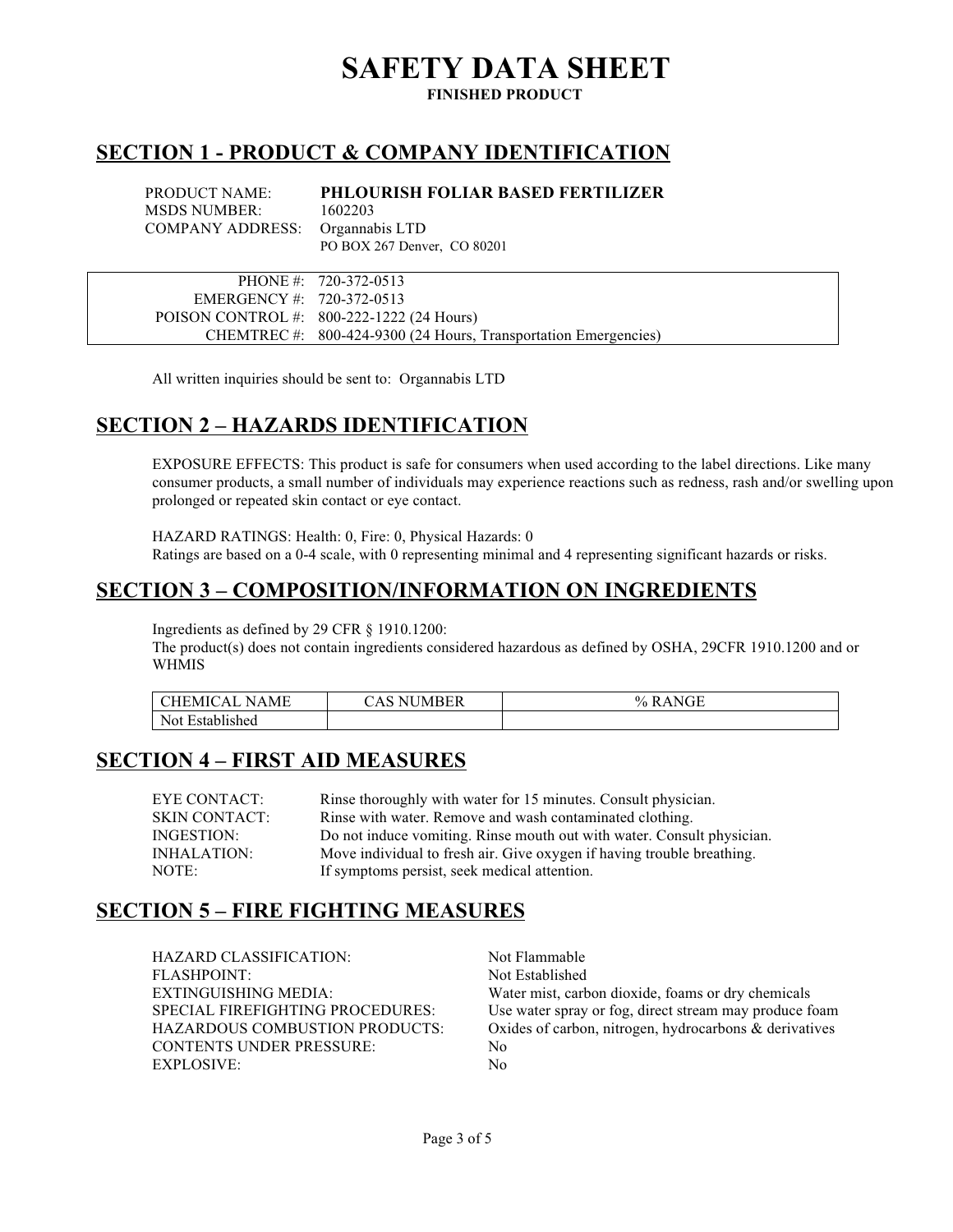#### **SECTION 6 – ACCIDENTAL RELEASE MEASURES**

SPILLS, LEAKS: Small or household quantities may be cleaned up and disposed of in normal household trash. For large (industrial) releases, prevent spill from entering a waterway. Material may be slippery if spilled.

#### **SECTION 7 – HANDLING AND STORAGE**

| <b>HANDLING PRECAUTIONS:</b> | No special precautions necessary           |
|------------------------------|--------------------------------------------|
| STORAGE REQUIREMENTS:        | Store in a dry area at normal temperatures |

#### **SECTION 8 – EXPOSURE CONTROLS / PERSONAL PROTECTION**

| CHEMICAL NAME    | <b>IMBER</b><br>$\triangle$ AS $\triangle$<br>NU. | ÷Н<br>AC | PEL<br><b>)SHA</b> |
|------------------|---------------------------------------------------|----------|--------------------|
| None Established |                                                   |          |                    |

PERSONAL PROTECTION FOR ROUTINE CONSUMER USE: Same as industrial activities below

FOR INDUSTRIAL ACTIVITIES: Use protective eyewear, gloves, clothing and general ventilation

#### **SECTION 9 – PHYSICAL & CHEMICAL PROPERTIES**

| FORM:                 | Liquid                  | COLOR:                   | Light Straw      |
|-----------------------|-------------------------|--------------------------|------------------|
| ODOR:                 | Pleasant/Characteristic | SOLUBILITY:              | Soluble in water |
| SPECIFIC GRAVITY:     | 1.02                    | <b>VAPOR PRESSURE:</b>   | Not Available    |
| <b>MELTING POINT:</b> | Not Available           | VISCOSITY:               | Not Available    |
| $pH$ :                | $6.0 - 8.0$             | <b>EVAPORATION RATE:</b> | Not Available    |
| PERCENT VOLATILE:     | Not Available           | PERCENT VOC:             | Not Available    |

# **SECTION 10 – STABILITY & REACTIVITY**

STABLE: Yes HAZARDOUS DECOMPOSITION PRODUCTS: None known INCOMPATIBLE WITH: Strong Oxidizers, acids or bases SPECIAL CONDITIONS TO AVOID: Extreme heat CORROSIVE TO STEEL, ALUMINUM: No

# **SECTION 11 – TOXICOLOGY INFORMATION**

| <b>ACUTE EFFECTS</b> |                                                        |
|----------------------|--------------------------------------------------------|
| <b>EYE CONTACT:</b>  | May cause redness or irritation                        |
| <b>SKIN CONTACT:</b> | Overexposure may cause a skin reaction such as redness |
| INGESTION:           | May cause nausea, vomiting and diarrhea.               |
| <b>RESPIRATORY:</b>  | Not an expected route of exposure                      |
|                      |                                                        |

CHRONIC EFFECTS: None expected

| CARCINOGEN CLASSIFICATIONS |      |
|----------------------------|------|
| NTP:                       | None |
| IARC:                      | None |
| OSHA:                      | None |

### **SECTION 12 – ECOLOGICAL INFORMATION**

This product is safe for the environment at the concentrations predicted under normal use conditions.